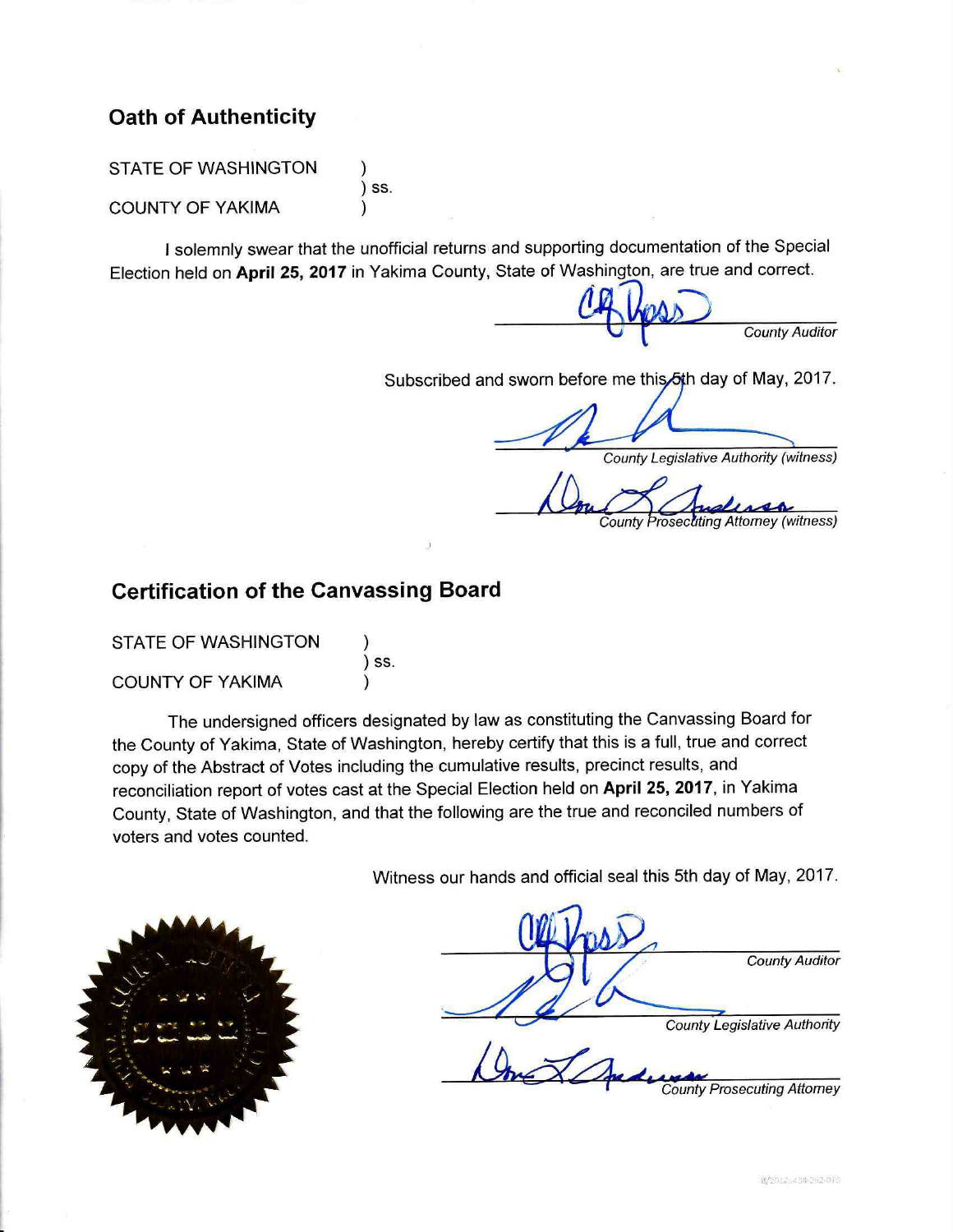# Yakima County Auditor

# Reconciliation Form

| General information             |
|---------------------------------|
| Yakima<br>County name           |
| April 25, 2017<br>Election date |

# Category Reconciliation (detailed accounting of ballots)

|                                                |                       |                                                              |                                                  |                                                     | <b>Ballots Not Counted</b> |                                                       |
|------------------------------------------------|-----------------------|--------------------------------------------------------------|--------------------------------------------------|-----------------------------------------------------|----------------------------|-------------------------------------------------------|
|                                                | <b>Ballots issued</b> | <b>Ballots Received</b><br>(envelopes containing<br>ballots) | <b>Ballots Accepted</b><br>(Counted / Tabulated) | <b>Ballots</b><br>forwarded to<br>other<br>counties | <b>Ballots Rejected</b>    | <b>Discrepancy</b><br>(If zero, category<br>balances) |
| <b>UOCAVA</b>                                  | 59                    | 3                                                            | 3                                                | N/A                                                 | $\mathbf{0}$               | $\overline{0}$                                        |
| Federal write-in                               | N/A                   |                                                              | $\mathbf 0$                                      | N/A                                                 | $\mathbf{0}$               | $\mathbf{0}$                                          |
| Provisional                                    | $\Omega$              |                                                              | $\mathbf 0$                                      | $\mathbf{0}$                                        | $\mathbf{0}$               | $\Omega$                                              |
| <b>DREs</b>                                    | $\mathbf 0$           | 0                                                            | $\mathbf 0$                                      | N/A                                                 | $\mathbf{0}$               | $\mathbf{0}$                                          |
| All voters not reported in<br>above categories | 7,116                 | 1,256                                                        | 1,230                                            | 0                                                   | 26                         | $\overline{0}$                                        |
| <b>Total for all voter categories</b>          | 7,175                 | 1,259                                                        | 1,233                                            | $\bf{0}$                                            | 26                         | $\bf{0}$                                              |

# Summary

### Reconciliation

| <b>Overall Ballot Reconciliation</b> |       |
|--------------------------------------|-------|
| <b>Ballots Received</b>              | 1.259 |
| <b>Ballots Accepted</b>              | 1,233 |
| <b>Ballots Not Counted</b>           | 26    |
| <b>Discrepancy</b>                   |       |

#### **Voters credited to ballots counted**

| Credited voters in EMS                             | 1.233 | Other online programs       |
|----------------------------------------------------|-------|-----------------------------|
| Credited envelopes without ballots                 | 0     | PDF originating from county |
| Voters not credited in EMS (examples: FWAB or ACP) |       |                             |
| <b>Total valid ballots</b>                         | 1,233 | AutoMark <sup>®</sup>       |
| Discrepancy                                        |       | Estimated number of AutoM   |

## Additional information requested by the Secretary of State.

| <b>Overall Ballot Reconciliation</b>               |          | <b>Return method</b>                             |              |
|----------------------------------------------------|----------|--------------------------------------------------|--------------|
| <b>Ballots Received</b>                            | 1.259    | Email                                            | $\mathbf{0}$ |
| <b>Ballots Accepted</b>                            | 1,233    | Fax                                              | 0            |
| <b>Ballots Not Counted</b>                         | 26       | Deposited at deposit sites and voting centers.   | 90           |
| <b>Discrepancy</b>                                 | $\bf{0}$ |                                                  |              |
|                                                    |          | <b>Generation method</b>                         |              |
| <b>Voters credited to ballots counted</b>          |          | <b>MyBallot</b>                                  | 0            |
| Credited voters in EMS                             | 1.233    | Other online programs                            |              |
| Credited envelopes without ballots                 |          | PDF originating from county                      | 0            |
| Voters not credited in EMS (examples: FWAB or ACP) |          |                                                  |              |
| Total valid ballots                                | 1,233    | AutoMark <sup>®</sup>                            |              |
| <b>Discrepancy</b>                                 |          | Estimated number of AutoMark <sup>®</sup> voters | 0            |
|                                                    |          |                                                  |              |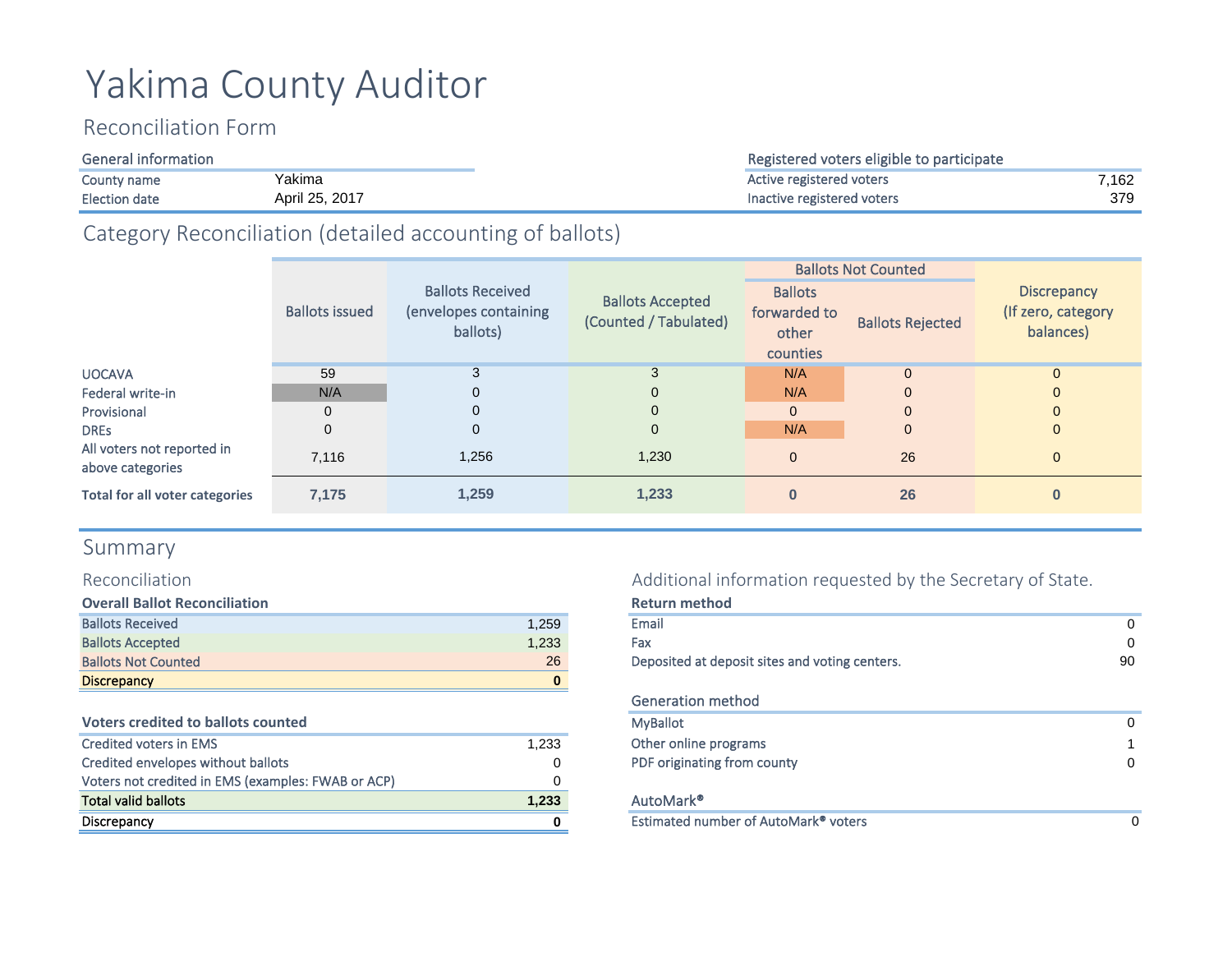|                     | <b>Category discrepancy explanation</b> |  | <b>EMS discrepancy explanation</b> |
|---------------------|-----------------------------------------|--|------------------------------------|
|                     |                                         |  |                                    |
|                     |                                         |  |                                    |
|                     |                                         |  |                                    |
|                     |                                         |  |                                    |
|                     |                                         |  |                                    |
|                     |                                         |  |                                    |
|                     |                                         |  |                                    |
|                     |                                         |  |                                    |
|                     |                                         |  |                                    |
|                     |                                         |  |                                    |
|                     |                                         |  |                                    |
|                     |                                         |  |                                    |
|                     |                                         |  |                                    |
|                     |                                         |  |                                    |
| Report prepared by: | K. Fisher                               |  | Date: 5.5.2017                     |
| Contact number:     | 509.574.1340                            |  |                                    |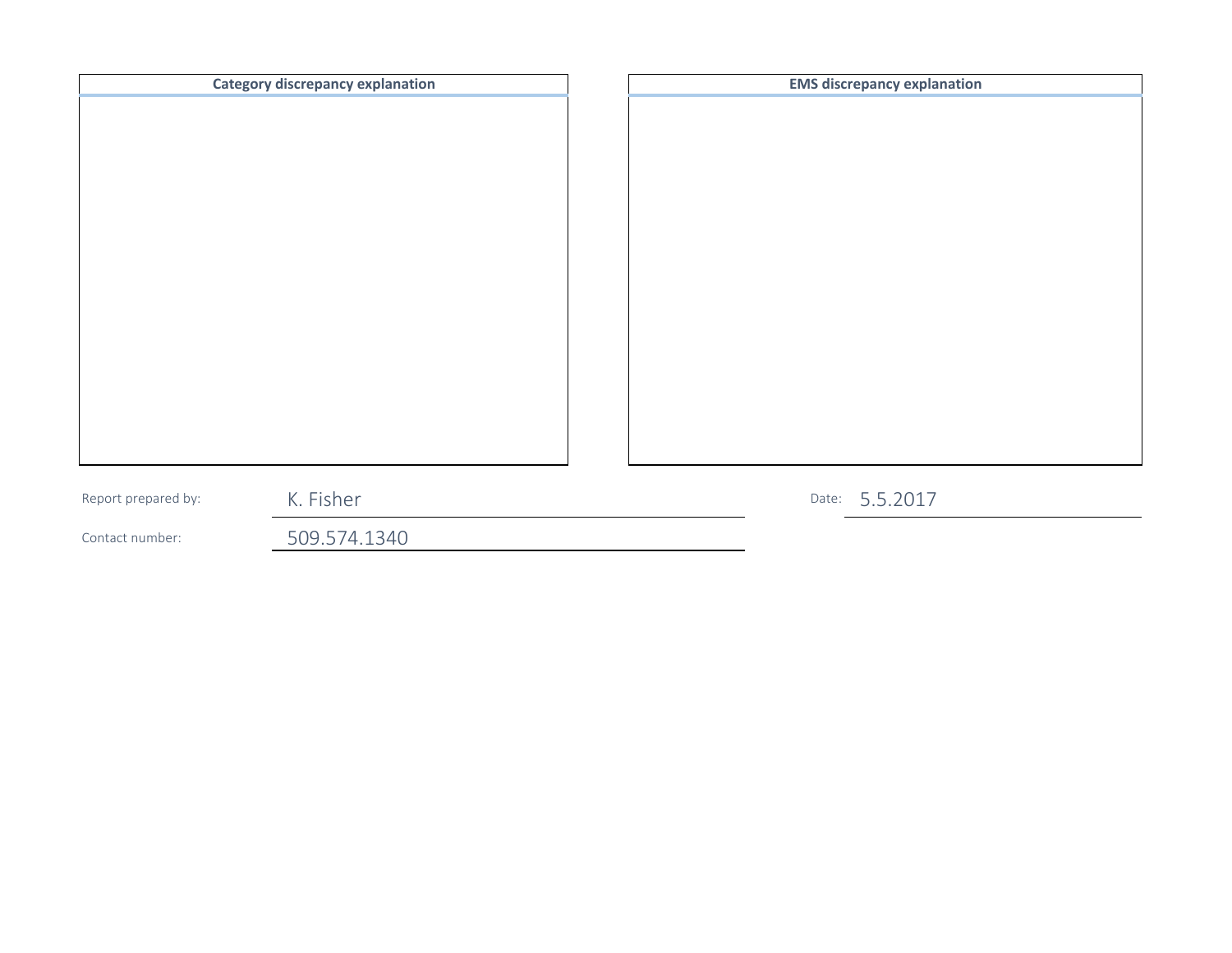## **Cumulative Report — Official Special Election — Yakima County, Washington — April 25, 2017**

**Page 1 of 1**

**05/05/2017 08:36 AM**

| Precincts Reporting 0 of $13 = 0.00\%$ |  |
|----------------------------------------|--|
|----------------------------------------|--|

| Total Number of Voters: $1,233$ of $7,162 = 17.22\%$ |                                                                                                          |              |                           |             |          |              |             | Precincts Reporting 0 |
|------------------------------------------------------|----------------------------------------------------------------------------------------------------------|--------------|---------------------------|-------------|----------|--------------|-------------|-----------------------|
| Party                                                | Candidate                                                                                                |              | <b>Total Ballots Cast</b> | ΝA          |          |              | Total       |                       |
|                                                      | Toppenish School District No. 202 Proposition No. 1 M&O Levy, Vote For 1                                 |              |                           |             |          |              |             |                       |
| Levy - Yes                                           |                                                                                                          | 565          | 60.23%                    | 0           | $0.00\%$ | 565          | 60.23%      |                       |
| Levy - No                                            |                                                                                                          | 373          | 39.77%                    | 0           | $0.00\%$ | 373          | 39.77%      |                       |
|                                                      | <b>Cast Votes:</b>                                                                                       | 938          | 100.00%                   | $\mathbf 0$ | $0.00\%$ |              | 938 100.00% |                       |
|                                                      | Over Votes:                                                                                              | $\Omega$     | $0.00\%$                  | 0           | $0.00\%$ | $\mathbf{0}$ | $0.00\%$    |                       |
|                                                      | <b>Under Votes:</b>                                                                                      | $\mathbf{0}$ | $0.00\%$                  | 0           | $0.00\%$ | $\mathbf{0}$ | $0.00\%$    |                       |
|                                                      | Granger School District No. 204 Proposition No. 1 dissolution & reapportionment of districts, Vote For 1 |              |                           |             |          |              |             |                       |
| Approved                                             |                                                                                                          | 201          | 68.84%                    | 0           | $0.00\%$ | 201          | 68.84%      |                       |
| Rejected                                             |                                                                                                          | 91           | 31.16%                    | $\mathbf 0$ | $0.00\%$ | 91           | 31.16%      |                       |
|                                                      | <b>Cast Votes:</b>                                                                                       | 292          | 98.98%                    | 0           | $0.00\%$ | 292          | 98.98%      |                       |
|                                                      | Over Votes:                                                                                              | $\mathbf{0}$ | $0.00\%$                  | 0           | $0.00\%$ | $\mathbf{0}$ | $0.00\%$    |                       |
|                                                      | <b>Under Votes:</b>                                                                                      | 3            | 1.02%                     | 0           | $0.00\%$ | 3            | 1.02%       |                       |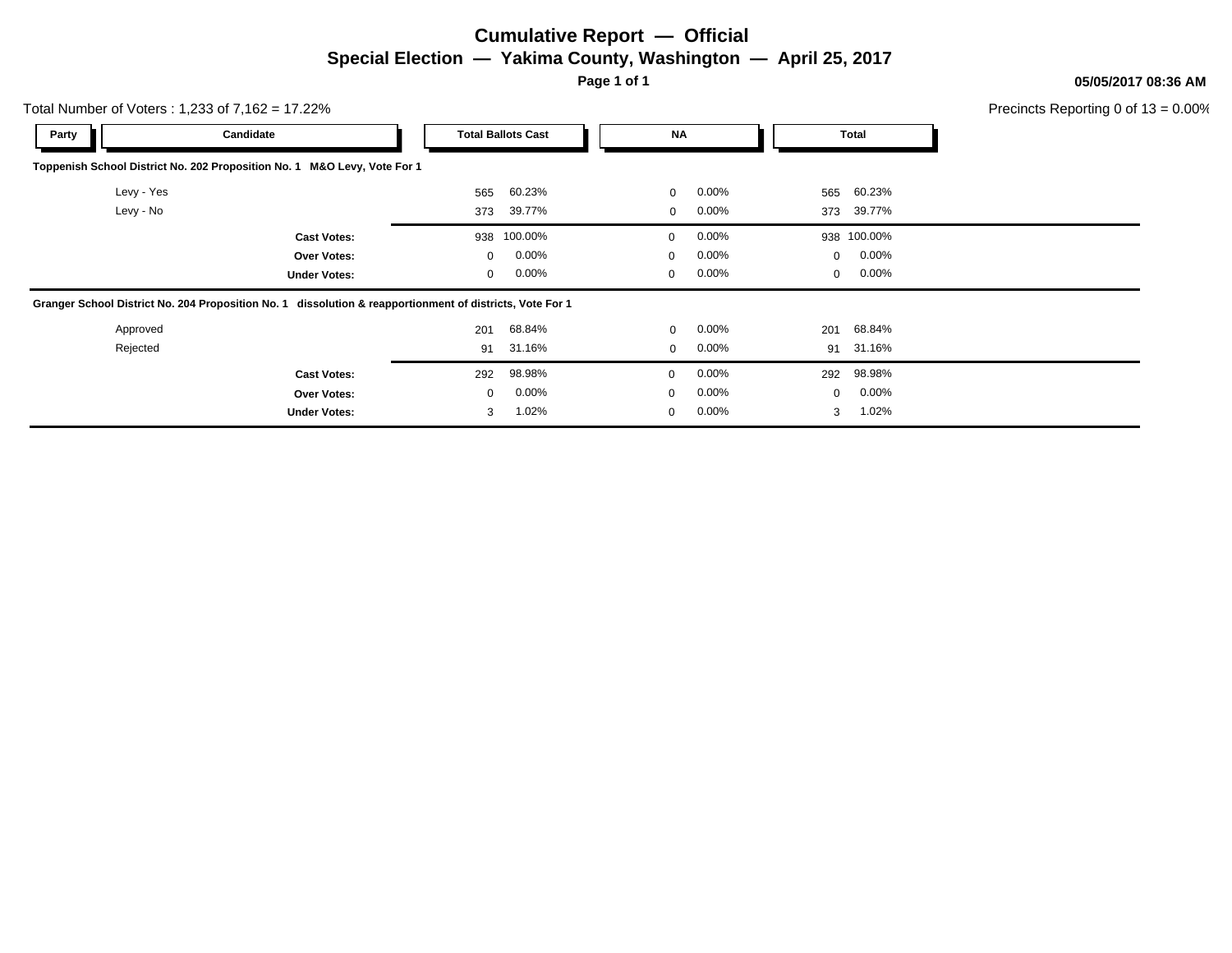## **Canvass Report — By Mail Voters — Official**

#### **Special Election — Yakima County, Washington — April 25, 2017**

**Page 1 of 2 05/05/2017 08:37 AM**

Total Number of Voters : 1,233 of 7,162 = 17.22% Total Number of Voters : 1,233 of 7,162 = 17.22%

#### **Toppenish School District No. 202 Proposition No. 1 M&O Levy**

| <b>Precinct</b> | <b>By Mail</b><br><b>Ballots</b><br>Cast | Total<br><b>Ballots</b><br>Cast | Registered<br><b>Voters</b> | Percent<br>Turnout | w<br>Φ<br>ω | $\frac{1}{2}$ | Totals       |
|-----------------|------------------------------------------|---------------------------------|-----------------------------|--------------------|-------------|---------------|--------------|
| 2101            | 153                                      | 153                             | 1020                        | 15.00%             | 109         | 44            | 153          |
| 2102            | 165                                      | 165                             | 772                         | 21.37%             | 107         | 58            | 165          |
| 2103            | 184                                      | 184                             | 1071                        | 17.18%             | 110         | 74            | 184          |
| 2701            | 15                                       | 15                              | 52                          | 28.85%             | 6           | 9             | 15           |
| 3103            | 120                                      | 120                             | 691                         | 17.37%             | 65          | 55            | 120          |
| 3104            | 167                                      | 167                             | 690                         | 24.20%             | 88          | 79            | 167          |
| 3309            | 134                                      | 134                             | 749                         | 17.89%             | 80          | 54            | 134          |
| Provisional     | $\Omega$                                 | $\mathbf 0$                     | $\mathbf 0$                 | 00.00%             | $\mathbf 0$ |               | $\mathbf{0}$ |
| <b>Totals</b>   | 938                                      | 938                             | 5045                        |                    | 565         | 373           | 938          |